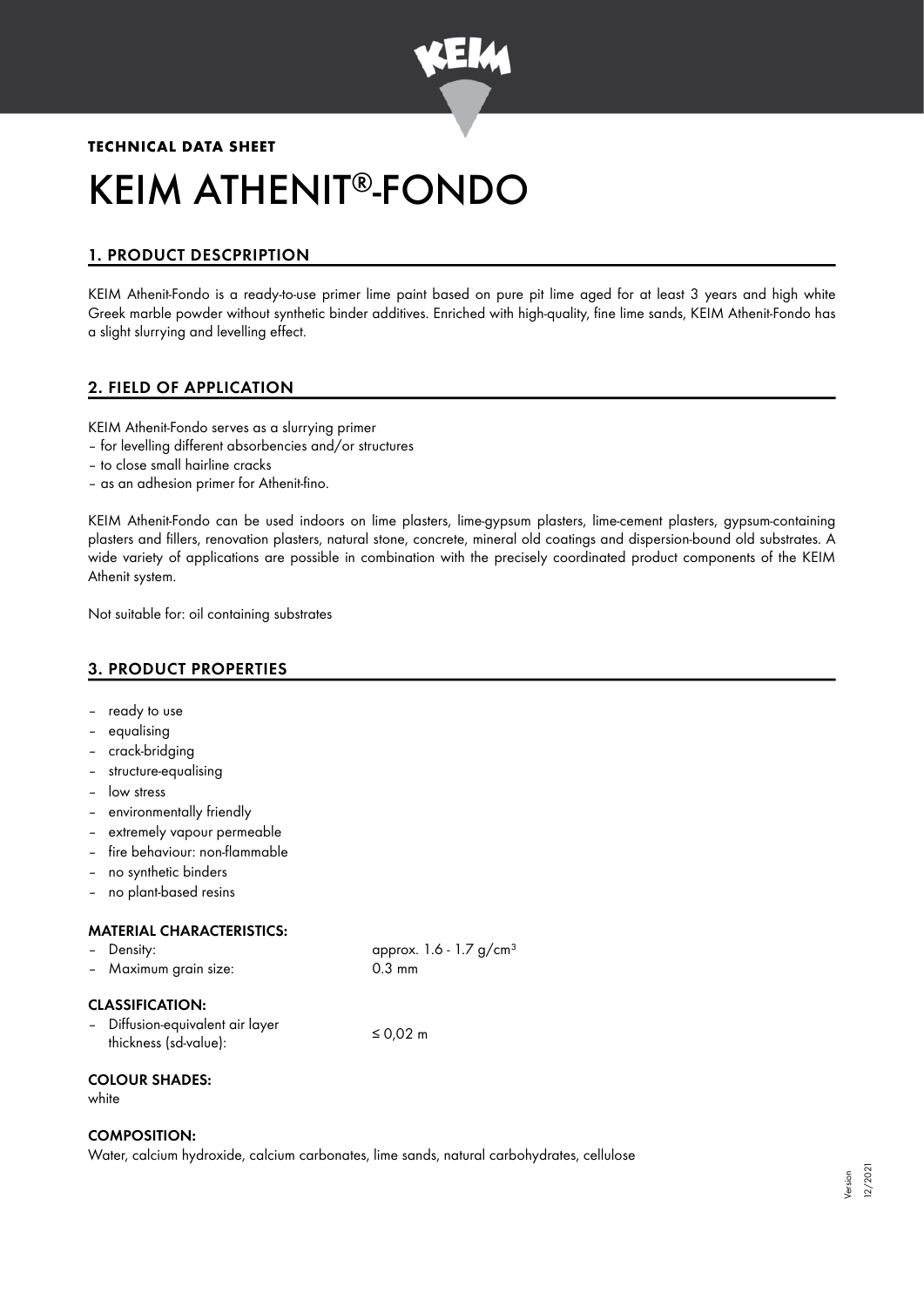# 4. APPLICATION INSTRUCTIONS

## SUBSTRATE PREPARATION:

The substrate must be strong, dry, clean, sound and free from adhesion-reducing residues.

#### APPLICATION CONDITIONS:

Ambient and substrate temperature during application and drying must be  $\geq 5$  °C.

#### PREPARATION OF MATERIAL:

Stir up KEIM Athenit-Fondo thoroughly before application.

## APPLICATION:

KEIM Athenit-Fondo generally, brush or roll on undiluted. Slightly moisten the substrate if necessary.

#### FINISHING:

Apply subsequent coats of KEIM Athenit-forte or -lucente.

#### DRYING TIME:

Can be overcoated after 4 hours at the earliest (at 23°C and 50% RH). At higher relative humidity, layer thicknesses and/or lower temperatures, drying is delayed accordingly. In case of penetrating substances, the result can be improved by a longer intermediate drying time (24 – 48 hours).

## CONSUMPTION:

## approx. 0,4 kg/m²

These material consumption values are guide values for smooth substrates. Exact consumption values must be determined by means of test areas.

## CLEANING OF TOOLS:

Clean immediately with water.

# 5. PACKAGING

| <b>Container content</b> | Unit of measure | Quantity on pallet | Type of container |
|--------------------------|-----------------|--------------------|-------------------|
|                          | ĸg              |                    | bucket            |

# 6. STORAGE

| max. storage time | <b>Storage conditions</b>                            |
|-------------------|------------------------------------------------------|
| 12 months         | keep container tightly sealed.<br>cool<br>frost-free |

## 7. DISPOSAL

For disposal information refer to section 13 of the safety data sheet.

EC WASTE CODE:

Waste code: 10 13 99